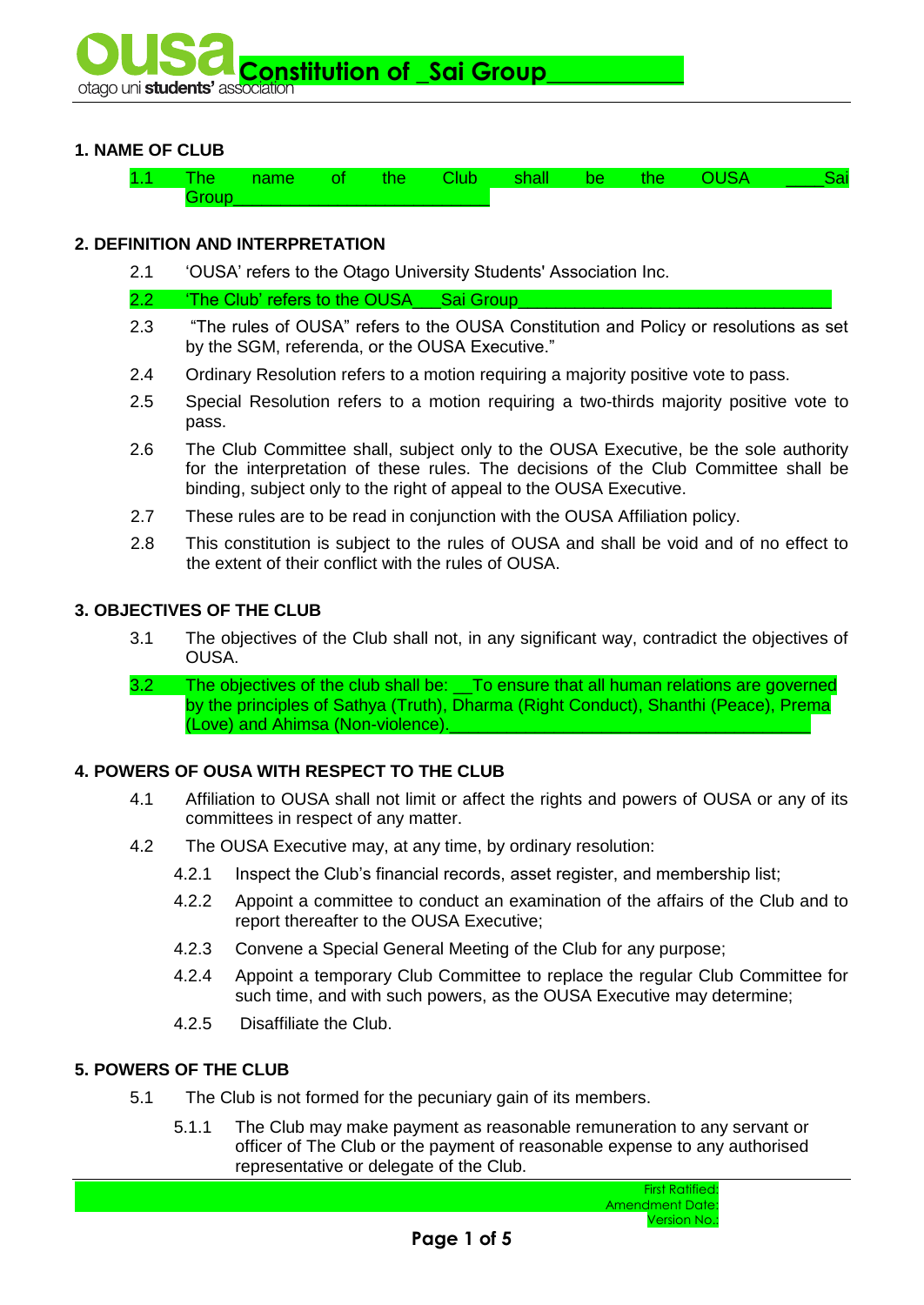

5.1.2 Reasonable remuneration shall not exceed market rates for the provision of equivalent goods or services.

# **6. AFFILIATION**

- 6.1 The Club shall be affiliated to OUSA.
- 6.2 The Club and its members present and future shall be bound by the rules of OUSA, and every such Club and all such members shall be so bound in all respects. Where the OUSA constitution is not expressly mentioned in the constitution of the Club, the provisions of the OUSA constitution shall be read into the document.
- 6.3 The Club's affiliation to OUSA shall automatically lapse if The Club fails or ceases to comply with the OUSA Affiliation Policy or Section 18 of the OUSA Constitution and Rules.
- 6.4 The Club shall not become affiliated to or in any way connected with any other organisation without the consent of the OUSA Executive.
	- 6.4.1 Any affiliation to any other body entered into without the OUSA Executive's consent shall be null and void.

# **7. LIABILITIES INCURRED BY THE CLUB**

- 7.1 The Club shall not enter into any loan agreement of a value greater than NZ\$1000 without approval by ordinary resolution of the OUSA Executive.
- 7.2 OUSA shall not be responsible for any liabilities or debts incurred by the Club.

### **8. MEMBERSHIP**

- 8.1 The Club shall, in normal circumstances, have no less than 75% of total membership comprised of OUSA/OPSA members.
- 8.2 The Club shall in normal circumstances have no less than ten members.
- 8.3 Membership of the Club shall be open to all members of OUSA/OPSA.
- 8.4 Membership can be restricted to a subsection of OUSA/OPSA members provided that the restrictions do not contravene the laws of New Zealand.
- 8.5 Persons shall become members of the Club when an application for membership is given in writing to the Club Committee and accompanied with the annual subscription fee (if applicable).
- 8.6 The Club shall only levy upon its members such fees or subscriptions as have been ratified by the AGM of the Club.
- 8.7 Any member of the Club who does not pay any required subscription within one calendar month of joining shall not be permitted to exercise the privileges of membership until the subscription is paid.
- 8.8 Membership shall be deemed to continue until a formal resignation is received by the Club Committee or by the end of the calander year.
- 8.9 A club member may not be suspended or expelled unless the committee resolves to do so by special resolution.
	- 8.9.1 The suspended member will be relieved of any powers and responsibilities and is not permitted to attend club activities.
	- 8.9.2 A special general meeting must be called within three months to expel the member or the suspension lapses.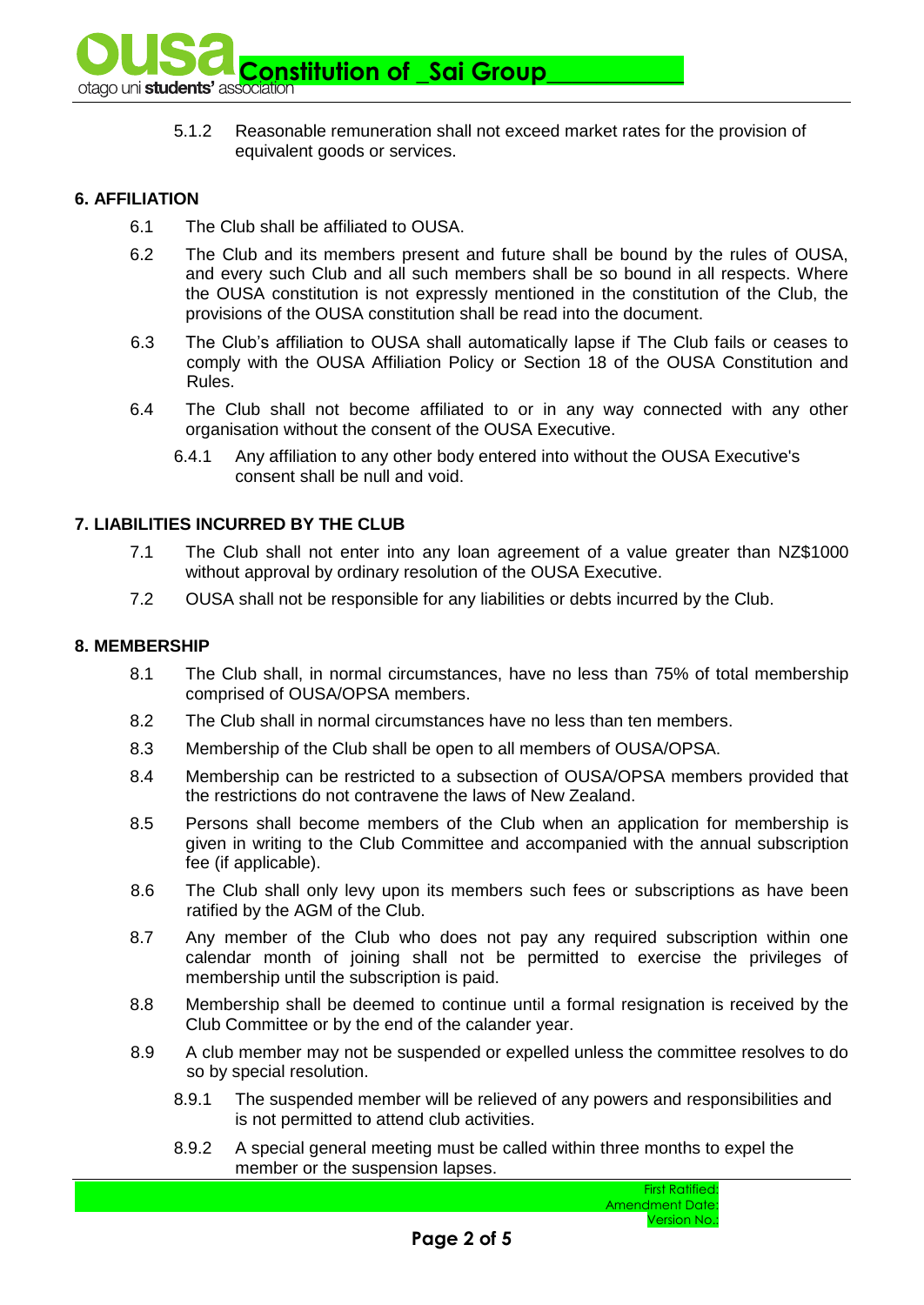**Constitution of Sai Group\_** 

- 8.10 The following procedure must be used to expel a club member:
	- 8.10.1 Written notice of any meeting regarding the expulsion and of the basic allegations and charges against the member must be received in person 30 days prior to the meeting taking place.
	- 8.10.2 That a special general meeting is called which the member to be expelled may attend in person, or submit in written form, grounds for his or her defence.
	- 8.10.3 The motion to expel a club member must be passed by special resolution.
	- 8.10.4 That the member is informed in writing of the decision of the meeting and the length of his or her expulsion.
- 8.11 Where a member of the Club is expelled, that member shall have the right of appeal to the OUSA Executive.

#### **9. ANNUAL GENERAL MEETING (AGM)**

- 9.1 The Annual General Meeting (AGM) of the Club shall be held during the month of September **at such time and place as the Club Committee shall** decide.
- 9.2 The AGM shall be held for the following purposes:
	- 9.2.1 To receive, from the Club Committee, a report of the proceedings of the previous year and a statement of the Club accounts;
	- 9.2.2 To elect the officers of the Club Committee for the following year;
	- 9.2.3 To conduct any general business.
- 9.3 The President enterty provident absence any member appointed by the meeting, shall be chair of the meeting.
- 9.4 Every motion shall be moved by one Club member and seconded by another.
- 9.5 Every member present shall be entitled to one vote,
	- 9.5.1 In the case of an equality of votes the Chair shall have a second or casting vote.
- 9.6 The quorum shall be 20 per cent of the Club's total members or 6 members, whichever is greater.
- 9.7 At least 14 days notice of the AGM shall be given to all members, by sending an email invite and/or text message
	- 9.7.1 The notice shall include an agenda of business to be conducted at the AGM.

#### **10. SPECIAL GENERAL MEETINGS AND NO CONFIDENCE VOTES**

- 10.1 The Club Committee on their own behalf or on the signed request of a quorum of members may at any time call a Special General Meeting.
	- 10.1.1 If the Club Committee does not call a meeting within 14 days of receiving such a request, the requestors may themselves call a Special General Meeting.
	- 10.1.2 Notice of a Special General Meeting shall be given in the manner described above for an AGM.
- 10.2 The conduct, voting procedures and quorum of a Special General Meeting shall be the same as those prescribed for the AGM.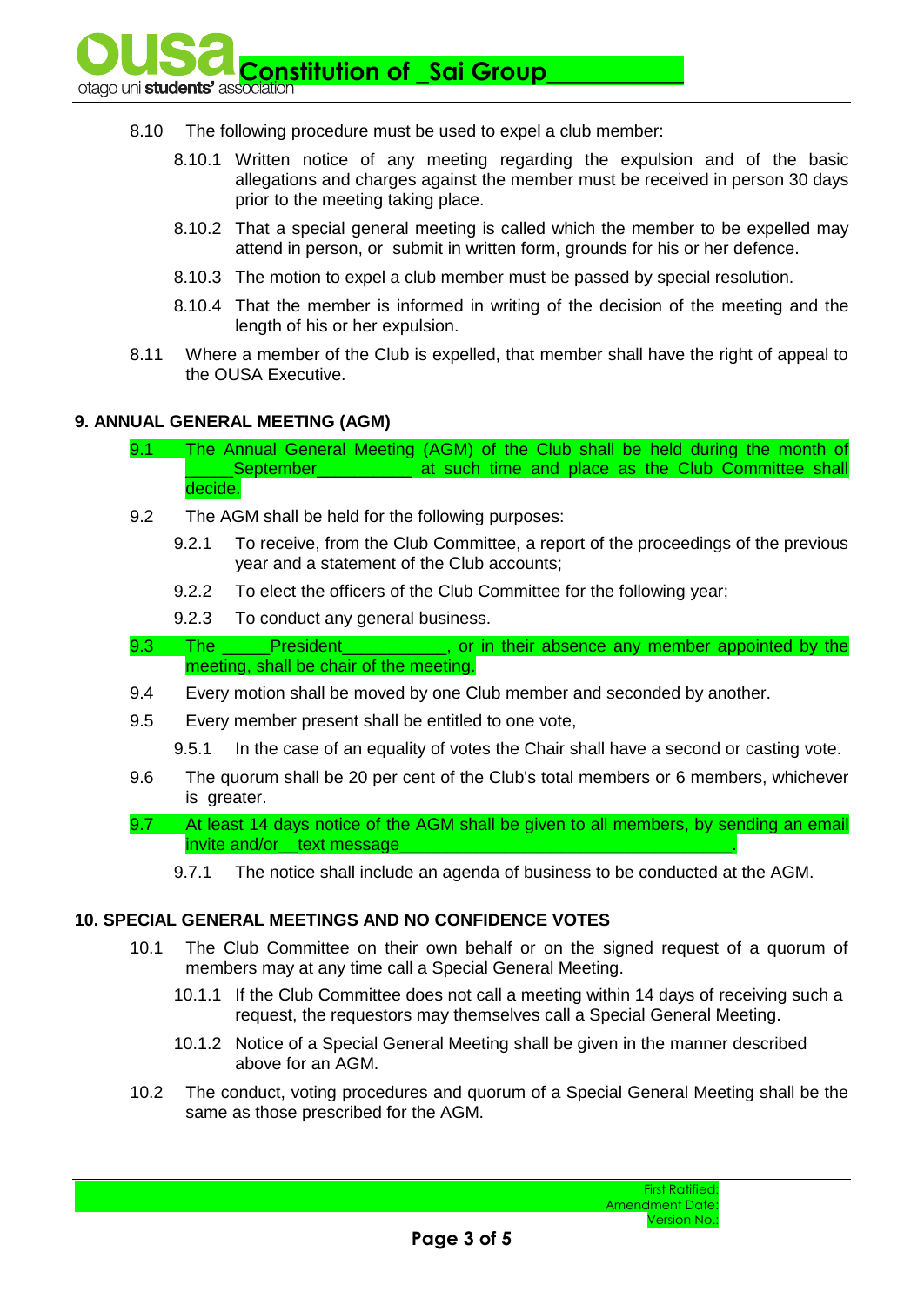**Constitution of \_Sai Group\_**<br>otago uni students' association

- 10.3 At any Special General Meeting a motion of no confidence in the Club Committee, or any member thereof, may be passed by special resolution provided that 14 days notice of such intention has been given.
	- 10.3.1 On the passing of such motion, the Committee member shall be deemed to have resigned and the meeting shall then have the power to, and may proceed to, elect a new Committee member to the vacant position (s).
	- 10.3.2 Such new member shall hold office until the next AGM.

# **11. CLUB OFFICERS AND THEIR ELECTION**

- 11.1 The management and control of the Club shall be deputed to the officers of the club who represent the Committee of the Club.
- 11.2 The Committee of the Club shall consist of a maximum of 3 people, being President, Secretary and Events Coordinator all of whom shall be elected at the Annual General Meeting.
- 11.3 Every candidate for office shall be nominated at the meeting by one member of the Club and seconded by another.
- 11.4 Every member present at the meeting shall be entitled to one vote.
- 11.5 In the event of two or more candidates receiving an equal number of votes, the chair of the meeting shall have a second or casting vote.
- 11.6 The Club Officers shall hold office for one year following their appointment or until an officer resigns.
	- 11.6.1 Such resignation shall be effective immediately upon receipt in writing by the committee.
	- 11.6.2 If a vacancy on the Club Committee occurs during the year, providing that a quorum remains, the Club Committee may appoint any member to fill such a vacancy, unless it has occured due to a no confidence vote.
	- 11.6.3 If a vacancy occurs due to a no confidence vote then section 10 of this constitution applies.

# **12. THE CLUB COMMITTEE**

- 12.1 The Club Committee shall have full power at its meetings to deal with all matters relating to the objectives of the Club.
	- 12.1.1 Any matters relating to the interpretation of these rules;
	- 12.1.2 Except where power is vested in the Club at a general meeting.
- 12.2 All decisions shall be valid and binding on the members, only so far as they do not conflict with these rules, the rules of OUSA, or decisions of the OUSA Executive.
- 12.3 The Club Committee shall meet at such times as it deems fit.
- 12.4 The <u>President</u> **President Example 20**, or in their absence, any member appointed by the Club Committee, shall, in the case of an equality of votes, have a second or casting vote at all Club Committee meetings.
- 12.5 The quorum for Club Committee meetings shall be at least \_\_\_\_\_\_\_3\_\_\_\_\_\_\_ Club Committee members.
- 12.6 One member of the Club Committee shall be elected to represent the Club on the OUSA Affiliated Clubs Council.